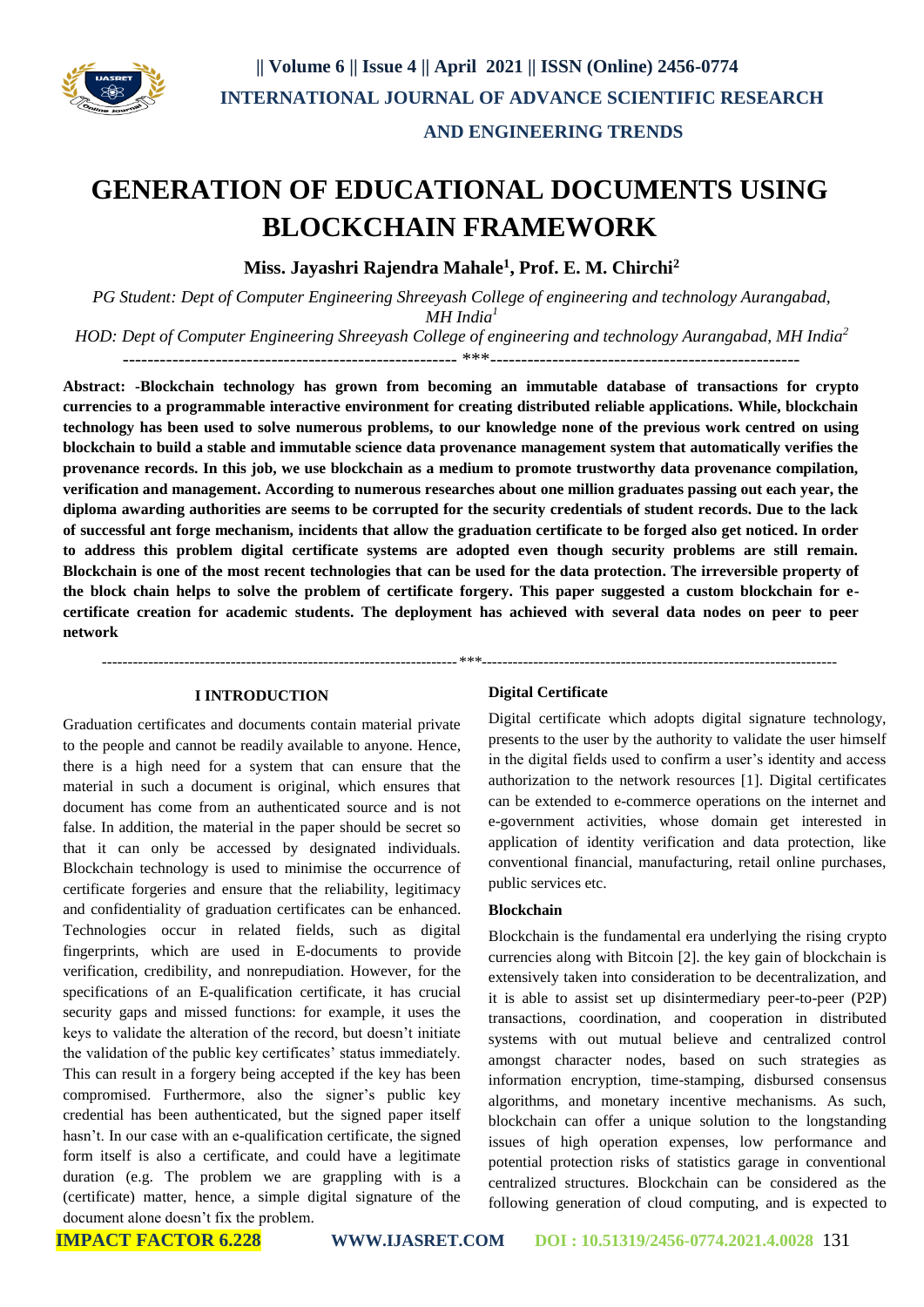

## **|| Volume 6 || Issue 4 || April 2021 || ISSN (Online) 2456-0774 INTERNATIONAL JOURNAL OF ADVANCE SCIENTIFIC RESEARCH AND ENGINEERING TRENDS**

notably reshape the behavior version of individuals and agencies, and hence realize the transition from the internet of information these days to the future net of cost. Blockchain is a disbursed database this is widely used for recording awesome transactions. Once a consensus is reached among distinct nodes, the transaction is delivered to a block that already holds records of several transactions. Each block incorporates the hash value of its last counterpart for connection. All of the blocks are related and together they shape a blockchain. data are dispensed among numerous nodes (the allotted records garage) and are hence decentralized. Consequently, the nodes preserve the database collectively. Under blockchain, a block turns into demonstrated simplest as soon as it's been verified by using more than one events. Furthermore, the records in blocks cannot be changed arbitrarily. A blockchain-primarily based smart settlement, as an example, creates a reliable machine because it dispels doubts about records' veracity.

#### **II LITERATURE SURVEY**

Msart Contracts [1] also referred to as crypto-agreement, it's miles a pc software used for moving / controlling the property or virtual currents in unique parties. It does not handiest decide the phrases and situations but may implement that policy / agreement. These smart contracts are saved on block-chain and BC is a super technology to save those contracts due to the paradox and safety. Every time a transaction is considered, the smart-contract determines wherein the transaction need to be transferred / lower back or since the transaction surely came about.

Currently CSIRRO crew has proposed a brand new technique to integrate BlockOn IOT with [2]. In its initial endeavor, he uses clever-domestic generation to understand how IOT may be blocked. Blockwheels are mainly used to offer get admission to control gadget for smart-devices Transactions positioned on clever-home. Introducing BC era in IOT, this search again presents some additional security functions, however, every mainstream BC generation ought to have a concept that doesn't consist of the concept of comprehensive algorithms. Moreover, this generation cannot offer a general shape of block-chain solution in case of IOT usage.

According to IlyaSukhodolski. The Al [3] system presents a prototype of multi-user gadget for get admission to control over datasets stored in exquisite cloud environments. Like different unreliable environments, cloud garage requires the capacity to share data securely. Our technique offers access control over statistics saved inside the cloud without the provider's investment. Get entry to manipulate Mechanism the main device is the dynamic feature-primarily based feature-primarily based encryption scheme, which has dynamic functions. The usage of BlockChain primarily based decentralized badgers; our structures offer an irrevocable log for accessibility requests

for all significant protection incidents like massive financing, access coverage mission, alteration or cancellation. We provide a hard and fast of cryptographic protocols that make the name of the game or mystery key of cryptographic operation personal. The hash code of the sifter textual content is best transmitted by means of the block on laser. Our device has been tested on prototype smart contracts and examined on Block chain platforms.

Consistent with Huehuangenet. Al [4] they provide a blockchain and a MedRec-based totally method via permitting encryption and attribute based authentication to permit relaxed sharing of healthcare data. by making use of this method:

1) The fragmented EHR fragment of all sufferers can be visible as a complete document and can be correctly saved in opposition to tampering;

2) The authenticity of sufferers' EHR can be validated;

3) Bendy and finer access manipulate can be furnished and 4) it's far feasible to maintain a cleared audit trail.

According to VipulGoyalet.Al [5] develops new cryptosystems to share encrypted information well, which we name keycoverage attribute-based encryption (KPABE).In cryptosystem, Cefhettextis categorized with a set of properties and controls that it connects to private key get entry to configurations that a person can decrypt the encryption. We display the utility of our product to share audit log facts and broadcast encryption. Our introduction supports personal key companies, which enroll in labeled identification-based totally encryption (HIBE).

Hao Wang et Mate Al [6] They provide a comfortable digital fitness document (EHR) device primarily based on uniquebased totally cryptococcurs and blockchan technology. In our system, we use characteristic-based encryption (ABE) and identification-based totally encryption (IBE) to encrypt scientific records and to apply identification-based signature (IBS) to use virtual signatures. . If you want to obtain various functions of ABI, IBE and IBS in crypto, we gift a brand new cryptographic primitive, it is known as a joint function-based / identification-primarily based encryption and signature (C-AB / IB-ES). It simplifies machine upkeep and does not require the setup of separate cryptographic system for various safety necessities. Further, we use blockconne strategies to make certain the integrity and inspection of medical records. We offer a demonstration application for health insurance business.

Consistent with Yan Michalevskyet. Al [7] gadget introduces the primary sensible decentralized ABE scheme with proof of policy-hiding.Our introduction is based on the simple encryption of decentralized internal product, that's an encryption strategy released in this paper. This ABB scheme helps effects, disputes, and threshold policies, which shield the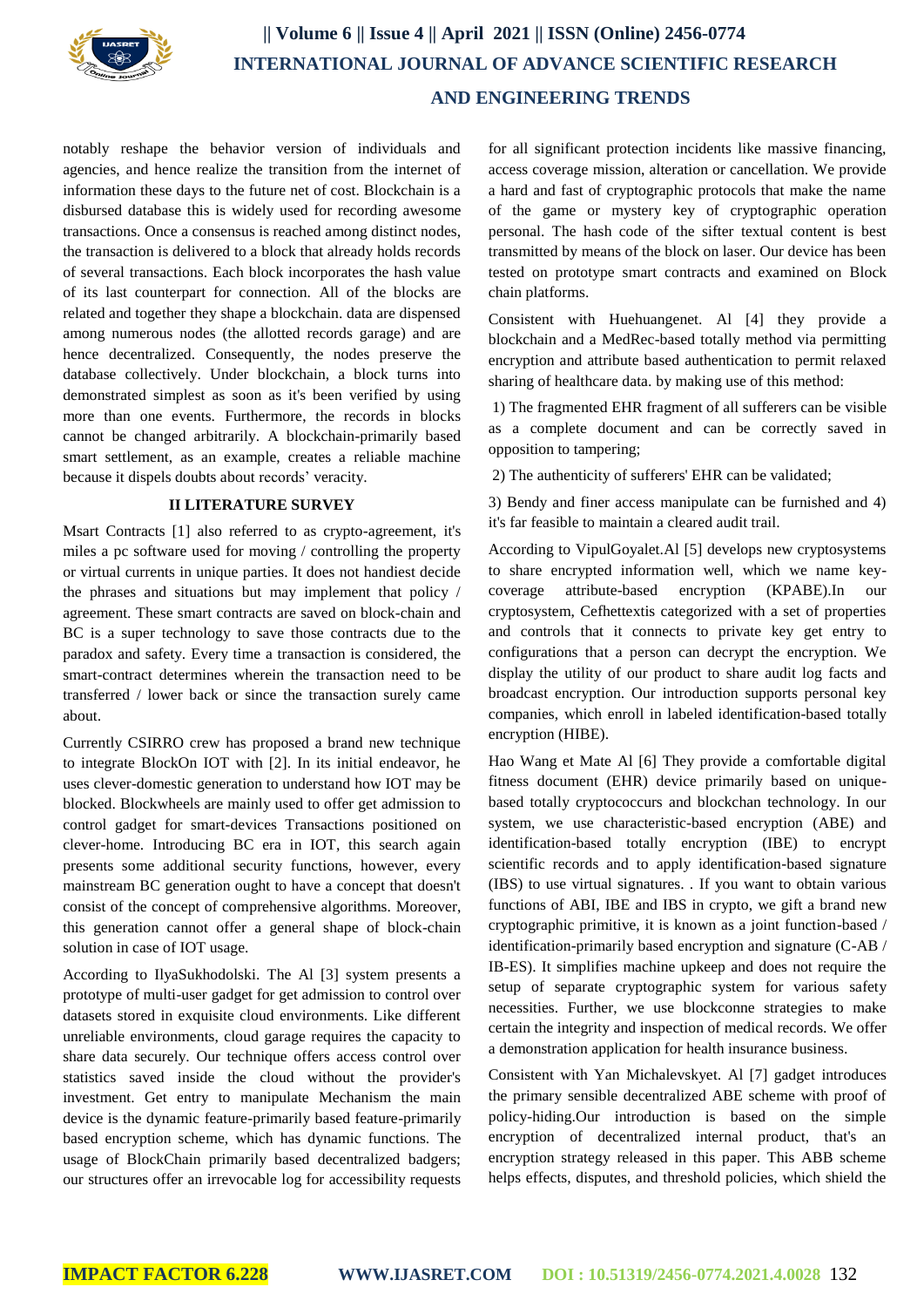

get entry to policies of those events that are not legal to decrypt content. in addition, we deal with the receiver's privateness problem.

The use of our plan with Vector commitment, we hide a entire set of attributes provided with the aid of the person with the recipient; simply expose the characteristic that regulates the authority. Subsequently, we suggest random-polynomial encoding that immerses this scheme within the presence of corrupt officials. Al [8] they correctly deal with these issues by way of providing a clearepolicy feature-primarily based data sharing plan with direct cancellation and key-word seek. In the proposed scheme, the non-terminated customers' non-public key is not required to be updated at some stage in the cancellation of direct revocation of functions. Further, a keyword search has been realized in our plan, and the quest is strong with the increase in time features. Specially, the policy is hidden in our plan, and therefore, the privacy of users is preserved. Our security and overall performance analysis display that the proposed plan can address safety and performance concerns in cloud computing.

In line with SarmadullahKhanet.Al [9] embedded energy transactions in blockchain are based on their described traits through the signature of many manufacturers. These signatures have been verified and clients are satisfied with the functions that don't open any statistics that meet those features. The private and non-private key manufacturers were created for these customers and using this key ensures that the help technique is permitted with the aid of clients. There may be no critical authority required in this angle. To protest against collision attacks, the makers are given mystery pseudo-practical paintings seeds. Comparative analysis suggests the efficiency of the proposed approach to present human beings.

Consistent with Ruuguet. Al [10] To guarantee the validity of the EHR surrounding the block channel, he has submitted a special-based totally signature scheme with a couple of officials, wherein the affected person helps the message in line with the specifications, however there is no evidence that he does now not have every other records. further, there are numerous officers without producing a dependable person or a principal person that allows you to generate and supply a public / non-public key, which avoids the escrow hassle and adapt to the mode of records storage distributed in the Block Block. via sharing the secrecy of the secret pseudo-festive festivals within the government, this protocol hostile the assault of N-1 affiliated with officers. Beneath the computational Billinier Diffie-Hellman idea, we also formally demonstrate that, with regards to the strong point-signatory's enforceability and whole privateness, this specialty-primarily based signature scheme is secure in random decorative models. Comparison shows the performance and features a number of the proposed methods and methods in different research.

#### **III PROBLEM STATEMENT**

In this research to design and develop a system for dynamic and secure e certificate generation system using smart contract in blockchain environment. In this work we also illustrates own blockchain in open source environment with custom mining strategy as well as smart contract. Finally validate and explore system performance using consensus algorithm for proof of validation.

#### **IV SYSTEM OVERVIEW**

In this research to build and create a framework for complex and secure e certificate generation system using smart contract in blockchain world. In this work we also illustrates own blockchain in open source environment with personalised mining approach as well as smart contract. Finally verify and explore machine output using consensus algorithm for evidence of validity. Educational records inspection is very repetitive and time consuming procedure in real time settings. E- Certificate creation for entire educational history is simple method to eradicate those consuming activities. Dynamic QR-code and special certificate generation for each students document in proposed scheme.

Framework proposed a modern dynamic certificate generation solution using own custom blockchain. First student apply for e-certificate on online platform with upload all educational materials. Web portal is authenticate trusted third party which verify all documents from university, school, colleges etc. Once successfully verification is done from university, college, colleges it will store data into blockchain and same time it produces the unique certificate id or QR code and returns to student. Student may apply the obtained QR code or certificate id to organisation instead of actual hard copy of documents. Organization will apply QR ode or id to portal and pool the ecertificate of respective student and allow the validation. The whole process has perform into the blockchain manner with smart contract which is written by us. To run the system in insecure environment and to explore and test how proposed system eradicate various network attacks like DOS and MiM etc.

#### **V CONCLUSION**

In this summary we have identified the first dataflow clustering algorithm that explicitly records the density of regions shared by micro clusters and uses this knowledge for recovery. We have merged the shared density graph with the algorithm used to preserve graphs in the online portion of data flow mining algorithms. Even if we expressed that the worst-case memory requirement of the Shared Density graph increases with data